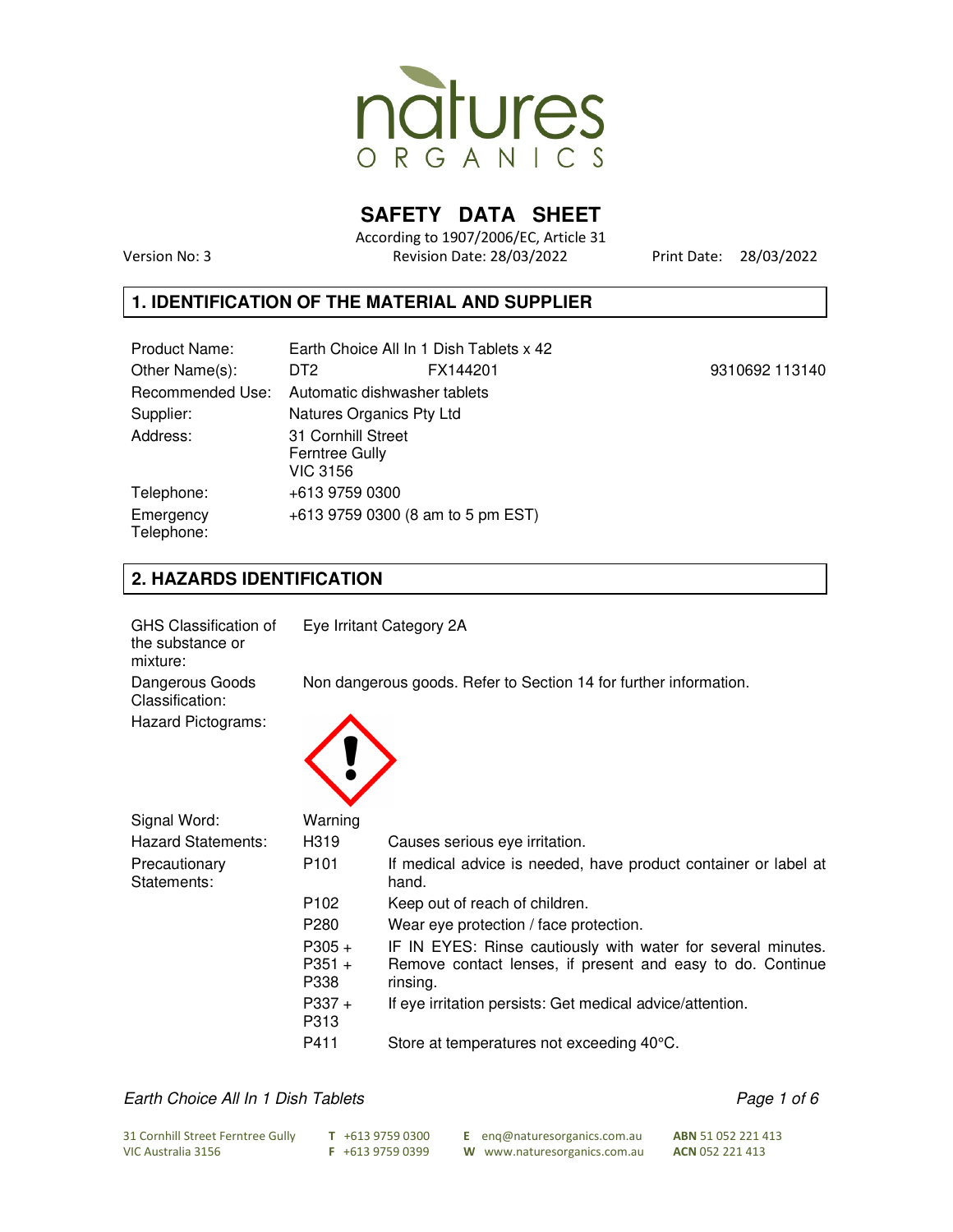## **3. COMPOSITION/INFORMATION ON INGREDIENTS**

| <b>Chemical Name</b>                             | <b>CAS Number</b> | Proportion (%)    |
|--------------------------------------------------|-------------------|-------------------|
| Sodium Percarbonate                              | 15630-89-4        | $10 - 30%$        |
| Sodium Carbonate                                 | 497-19-8          | $10 - 30%$        |
| Ceteareth-10                                     | 68439-49-6        | $< 10\%$          |
| Sodium Silicate                                  | 1344-09-8         | $< 10\%$          |
| Tetrasodium Etidronate                           | 3794-83-0         | $< 1\%$           |
| Subtilisin                                       | $9014 - 01 - 1$   | $< 1\%$           |
| Other ingredients determined not to be hazardous |                   | - Balance to 100% |

The authorities of the European Community have selected 26 fragrance ingredients which are considered to be potential allergens. If any of these 26 fragrance ingredients are determined to be present at a level of 10 ppm (= 0.001%) or more in a leave-on personal care product or at a level of 100 ppm (= 0.01%) or more in a rinse-off personal care product or detergent product, then they must be included as an ingredient on the product label if the product is to be sold in the European Community. Whilst Australian legislation and regulations for personal care products and detergent products does not require such ingredient disclosure, it is provided below in the interests of transparency and to assist consumers in making an informed choice.

*Fragrance ingredients which are considered to be potential allergens present in the product at a level of 100 ppm (=0.01%) or more:*

## **4. FIRST AID MEASURES**

| Ingestion:                   | Rinse mouth with water. Do not induce vomiting. Give plenty of water to drink.<br>Seek medical advice or contact Poisons Information Centre (phone Australia<br>13 1126; New Zealand 0800 764 766).                                                                                                                                                                                            |
|------------------------------|------------------------------------------------------------------------------------------------------------------------------------------------------------------------------------------------------------------------------------------------------------------------------------------------------------------------------------------------------------------------------------------------|
| Eye:                         | In the form provided to the end use customer (with each tab contained in a<br>dissolvable wrapper), the product does not irritate the eyes. However, if the<br>unwrapped product comes into contact with the eye, immediately hold eyes<br>open and flush with large amounts of water for at least 15 minutes. If irritation<br>persists, seek medical advice.                                 |
| Skin:                        | In the form provided to the end use customer (with each tab contained in a<br>dissolvable wrapper), the product does not irritate the skin.                                                                                                                                                                                                                                                    |
| Inhaled:                     | In the form provided to the end use customer (with each tab contained in a<br>dissolvable wrapper), dusts from the product will not be inhaled. However, if<br>the victim has breathed in dusts from the unwrapped product then remove<br>the victim from exposure to fresh air. If not breathing apply artificial<br>respiration. If breathing is difficult, give oxygen. Seek medical advice |
| <b>First Aid Facilities:</b> | Workcover recommended first aid facilities appropriate to the size of the<br>workplace.                                                                                                                                                                                                                                                                                                        |
| Advice to Doctor:            | Treat symptomatically.                                                                                                                                                                                                                                                                                                                                                                         |

## **5. FIRE FIGHTING MEASURES**

| Extinguishing media: | Foam, dry chemical powder or carbon dioxide extinguishers. Fight larger fires<br>with water spray or alcohol resistant foam. |
|----------------------|------------------------------------------------------------------------------------------------------------------------------|
| Hazards from         | This mixture contains inorganic oxidants that release oxygen on heating and                                                  |
| combustion products: | may contribute to the combustion process.                                                                                    |
| Personal protective  | Fire fighters to wear self-contained breathing apparatus and suitable                                                        |
| equipment:           | protective clothing if this product is involved in a fire.                                                                   |
| Hazchem code:        | None assigned.                                                                                                               |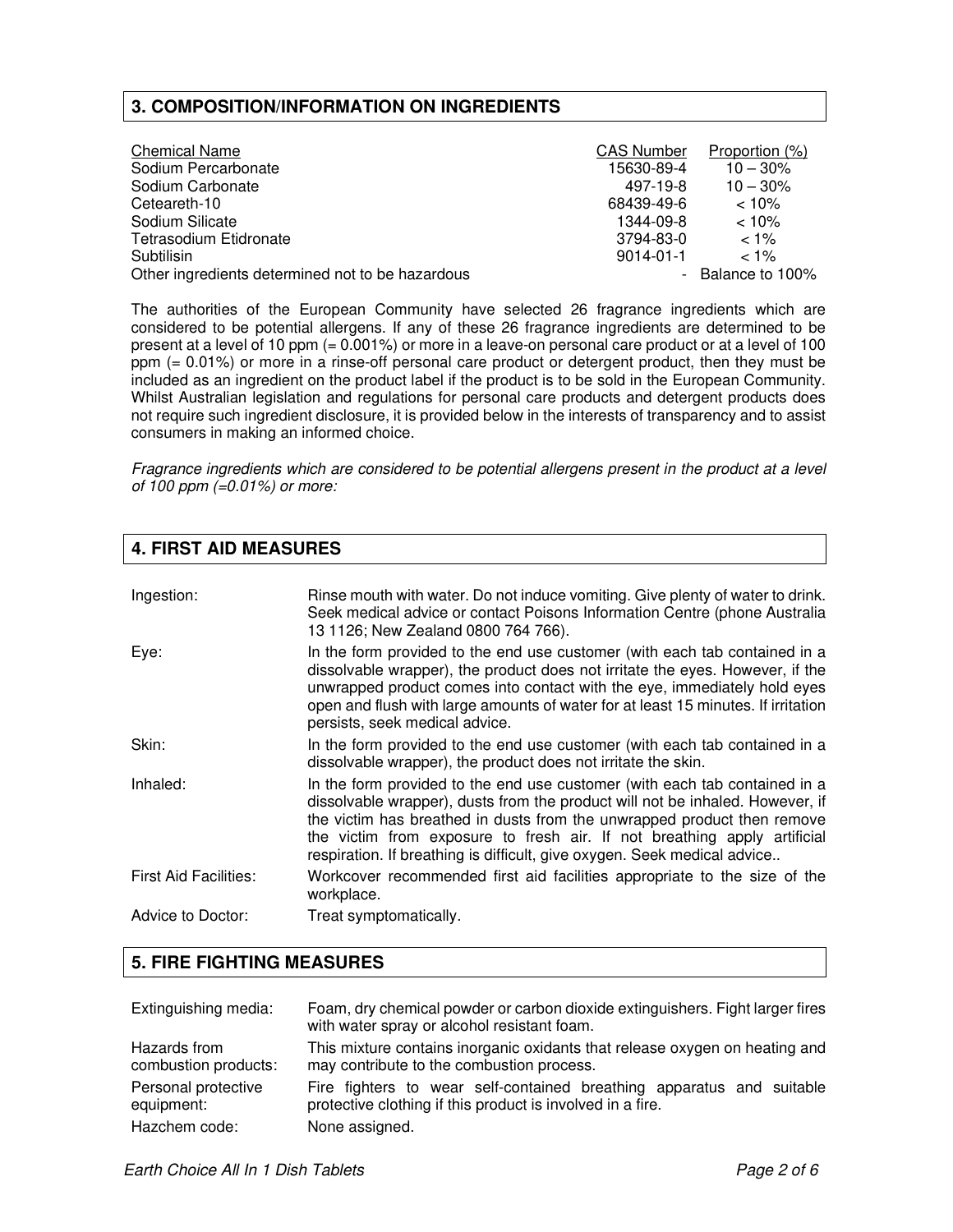# **6. ACCIDENTAL RELEASE MEASURES**

|                                                           | Emergency procedures: Avoid breathing dusts. Keep area well ventilated. Clear area of all<br>unprotected personnel. Avoid accidents, clean up immediately.<br>Wear<br>sufficient respiratory protection and personal protective equipment.                                                                             |
|-----------------------------------------------------------|------------------------------------------------------------------------------------------------------------------------------------------------------------------------------------------------------------------------------------------------------------------------------------------------------------------------|
| Methods and materials<br>for containment and<br>clean up: | Contain spill to prevent contamination of drains/waterways. Vacuum or sweep<br>up material avoiding dust generation. Respirator protection may be required<br>if dust is present and ventilation is inadequate. Collect and seal in properly<br>labelled containers for disposal in accordance with local regulations. |

# **7. HANDLING AND STORAGE**

| Precautions for safe<br>handling: | Avoid skin and eye contact.                                                                                                                                                                                                                                                                                                                                              |
|-----------------------------------|--------------------------------------------------------------------------------------------------------------------------------------------------------------------------------------------------------------------------------------------------------------------------------------------------------------------------------------------------------------------------|
| Conditions for safe<br>storage:   | Store in original containers in a cool, dry, well ventilated area and out of direct<br>sunlight. Store below 40°C. Recommended storage temperature range is<br>between 0°C and 30°C. Protect from heat, moisture and water. Keep<br>container tightly sealed. Store away from foodstuffs, foodstuff containers and<br>incompatible materials such as acids and, alkalis. |
| Storage incompatibility:          | None known.                                                                                                                                                                                                                                                                                                                                                              |

# **8. EXPOSURE CONTROLS/PERSONAL PROTECTION**

| Ingredient                                                                                                                                                                                                                                                                                                                                                                                                                                                                                                                                                                    |  | CAS No. (a) |               | TWA                |                                | <b>STEL</b>        |                                     | Carcinogen                                                  | <b>Notices</b> |
|-------------------------------------------------------------------------------------------------------------------------------------------------------------------------------------------------------------------------------------------------------------------------------------------------------------------------------------------------------------------------------------------------------------------------------------------------------------------------------------------------------------------------------------------------------------------------------|--|-------------|---------------|--------------------|--------------------------------|--------------------|-------------------------------------|-------------------------------------------------------------|----------------|
|                                                                                                                                                                                                                                                                                                                                                                                                                                                                                                                                                                               |  |             |               | ppm <sup>(b)</sup> | $mg/m^{3}$ (c)                 | ppm <sup>(b)</sup> | $mg/m^3$ (c)                        | Category                                                    |                |
|                                                                                                                                                                                                                                                                                                                                                                                                                                                                                                                                                                               |  |             |               |                    |                                |                    |                                     |                                                             |                |
| where:<br>TWA<br>Time Weighted average<br>$=$<br>$STEL =$<br>Short Term Exposure Limit<br>(1)<br>Worksafe Australia Exposure Standard for Atmospheric Contaminants in Occupational Environment<br>[NOHSC:1003 1995]<br>(a)<br>CAS No. (Chemical Abstracts Service) is a unique identifying number that is assigned to each<br>chemical.<br>(b)<br>Parts of vapour or gas per million of contaminated air by volume at 25°C and 1 atm.<br>(c)<br>Milligrams of substance per cubic metre of air.<br>Sk<br>Absorption through the skin may be a significant source of exposure. |  |             |               |                    |                                |                    |                                     |                                                             |                |
| Biological limit values:                                                                                                                                                                                                                                                                                                                                                                                                                                                                                                                                                      |  |             | Not available |                    |                                |                    |                                     |                                                             |                |
| Engineering controls:                                                                                                                                                                                                                                                                                                                                                                                                                                                                                                                                                         |  |             |               |                    | Use in a well-ventilated area. |                    |                                     |                                                             |                |
| Personal protective<br>equipment:                                                                                                                                                                                                                                                                                                                                                                                                                                                                                                                                             |  |             | Eyes:         |                    |                                |                    | applications, wear eye protection.  | Not required under normal conditions of use. For industrial |                |
|                                                                                                                                                                                                                                                                                                                                                                                                                                                                                                                                                                               |  |             | Clothing:     |                    |                                |                    | applications, wear suitable gloves. | Not required under normal conditions of use. For industrial |                |
|                                                                                                                                                                                                                                                                                                                                                                                                                                                                                                                                                                               |  |             |               | Respiratory:       | product.                       |                    |                                     | Not normally a hazard due to the non-volatile nature of the |                |
|                                                                                                                                                                                                                                                                                                                                                                                                                                                                                                                                                                               |  |             | Other:        |                    | the toilet.                    |                    |                                     | Always wash hands before smoking, eating, drinking or using |                |

National exposure standards: Australia (1)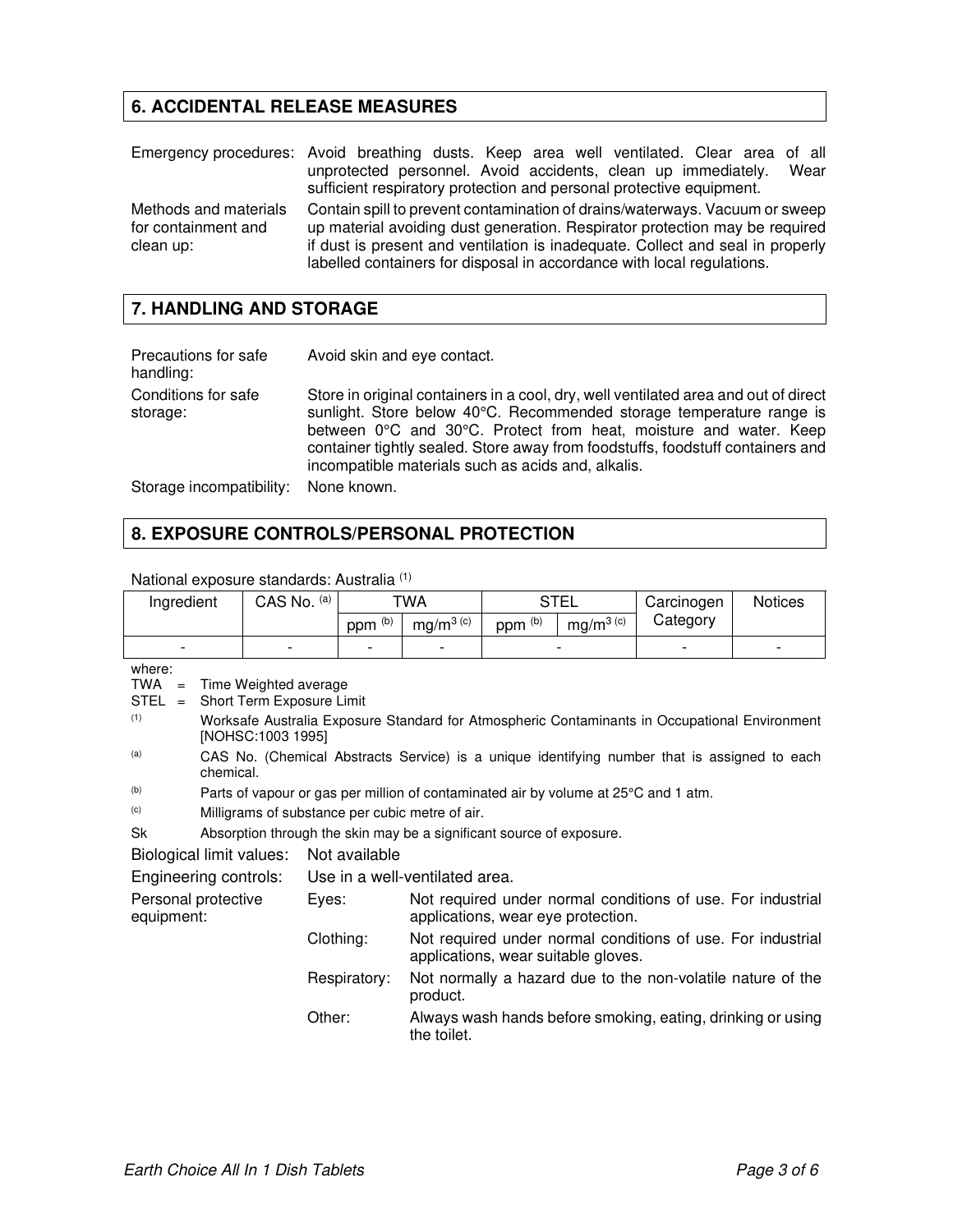# **9. PHYSICAL AND CHEMICAL PROPERTIES**

| Appearance                          | Multi-layered solid tablets each wrapped in plastic sachets |
|-------------------------------------|-------------------------------------------------------------|
| Odour                               | Characteristic                                              |
| pH (10% solution)                   | Approximately 10.6                                          |
| Vapour Pressure (kPa)               | Not applicable                                              |
| Boiling Point (°C)                  | $>999^{\circ}$ C                                            |
| Melting Point (°C)                  | Not determined                                              |
| Solubility in Water                 | Soluble                                                     |
| S. G. @ 20°C                        | Not determined                                              |
| Flash Point (°C)                    | $260^{\circ}$ C                                             |
| <b>Flammability Limits</b>          | Not applicable                                              |
| Ignition Temperature                | Product will not self-ignite.                               |
| <b>Specific Heat Value</b>          | Not determined                                              |
| <b>VOC Content</b>                  | $0\%$                                                       |
| <b>Evaporation Rate</b>             | Not determined                                              |
| Viscosity (cps) $@$ 20 $°C$         | Not applicable                                              |
| <b>Volatile Component</b>           | $0.2\%$ (water)                                             |
| <b>Saturated Vapour</b><br>Pressure | Not applicable                                              |
| Decomposition<br>Temperature        | Not determined                                              |

## **10. STABILITY AND REACTIVITY**

| Chemical stability:                  | No decomposition if stored and used according to directions. |
|--------------------------------------|--------------------------------------------------------------|
| Conditions to avoid:                 | No further relevant information available.                   |
| Incompatible materials:              | No further relevant information available.                   |
| Hazardous<br>decomposition products: | No dangerous decomposition products known.                   |
| Hazardous reactions:                 | No dangerous reactions known.                                |

# **11. TOXICOLOGICAL INFORMATION**

Potential health effects:

| <b>Acute</b>     |                                                                                                                                                                                 |
|------------------|---------------------------------------------------------------------------------------------------------------------------------------------------------------------------------|
| Swallowed:       | May cause irritation once the wrapper dissolves if a tablet is swallowed.<br>Symptoms may include vomiting, abdominal pain, diarrhoea and nausea.                               |
| Oral LD50 (rat): | 1034 mg/kg for Sodium Percarbonate.                                                                                                                                             |
| Eye:             | Causes serious eye irritation.                                                                                                                                                  |
| Skin:            | Based on available data, the classification criteria for dermal irritation and<br>skin sensitisation are not met. Dermal LD50 (rabbit) > 2000 mg/kg for<br>Sodium Percarbonate. |
| Inhaled:         | Unlikely route of exposure.                                                                                                                                                     |
| Chronic          | No known chronic effects.                                                                                                                                                       |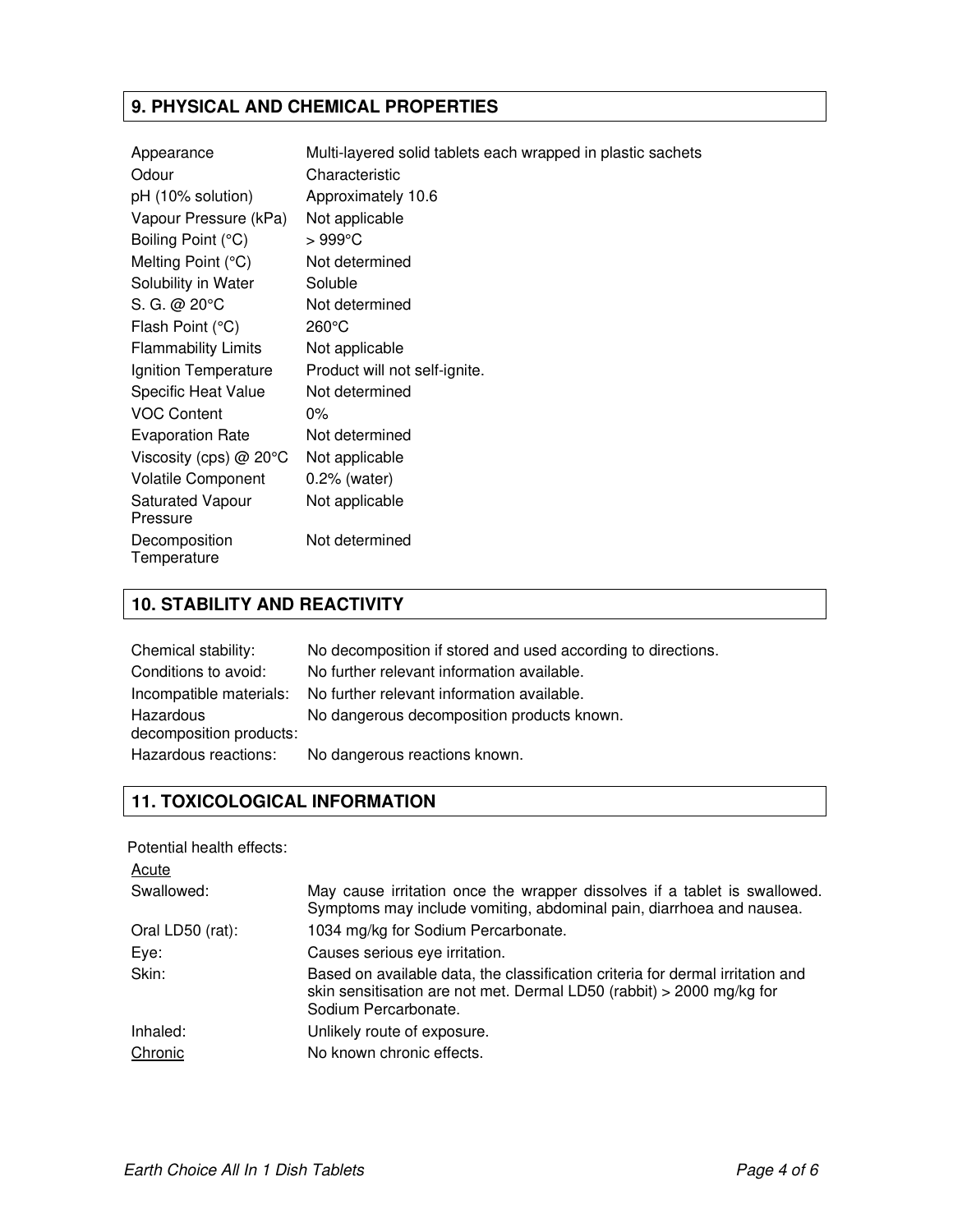# **12. ECOLOGICAL INFORMATION**

Aquatic toxicity: Based on available data the classification criteria are not met. Persistence and biodegradability: The surfactants contained in this product are readily biodegradable according to a protocol equivalent to that contained in AS 4351. Other: German Water Hazard Class 1 (slightly hazardous for water). Do not allow large quantities of the undiluted product to reach ground water, water courses or the sewage system.

### **13. DISPOSAL CONSIDERATIONS**

Waste disposal: Do not dispose of in the household garbage. Dispose of by incineration or burial in an approved landfill in accordance with Commonwealth, State and Local Government regulations. Do not allow the undiluted product or large quantities of the product to enter ground water, water courses or the sewage system. However, small amounts may be disposed of via the sewer or through trade waste.

#### **14. TRANSPORT INFORMATION**

Not classified as Dangerous Goods according to the Australian Code for the Transport of Dangerous Goods by Road and Rail.

UN Number: None Proper Shipping Name: None Dangerous Goods Class: None Subsidiary Risk: None Pack Group: None Hazchem Code: None Marine Pollutant: No Special precautions for user: None

## **15. REGULATORY INFORMATION**

Poisons Schedule: None

All components of this product are listed on the Australian Inventory of Chemical Substances (AICS).